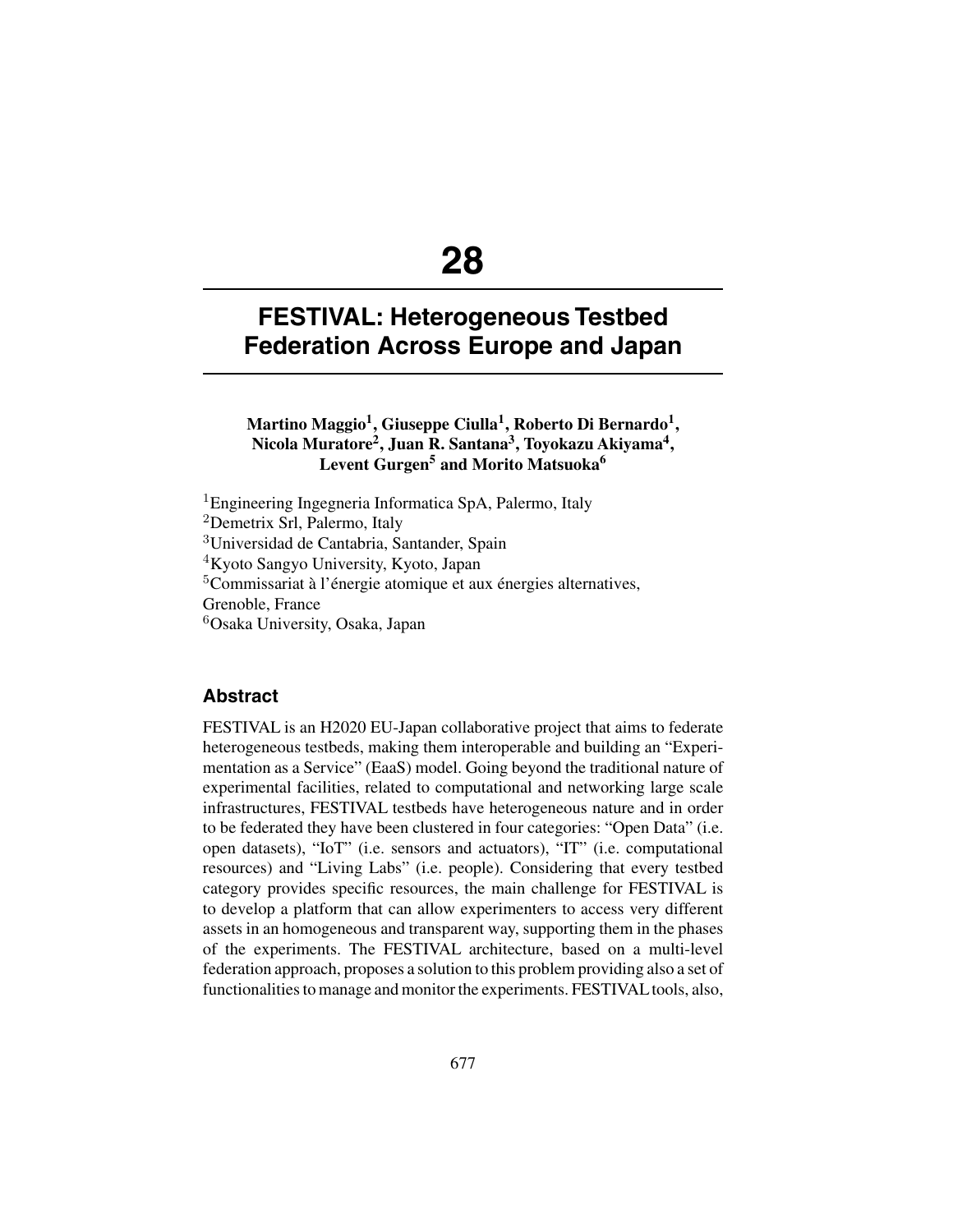include the possibility to access FIWARE Generic Enablers allowing to deploy predefined components to address specific needs in the experimentation (e.g. data analysis, big data management etc.). The FESTIVAL platform will be tested on three different smart city domains across Japan and Europe: smart energy, smart building and smart shopping.

#### **28.1 Introduction**

There have been long years of research work in Europe and Japan on federation of testbeds. More recently this research also involved Internet of Things (IoT) paradigm that is radically changing the way we interact with daily life objects at various environments such as home, work, transportation and city. FESTIVAL [1] is a H2020 European-Japanese collaborative project that aims to federate heterogeneous (IoT) testbeds, making them interoperable and building an "Experimentation as a Service" (EaaS) model. The objective of the project is also to facilitate the access to those testbeds to a large community of experimenters allowing them to perform their experiments taking benefit of various software and hardware enablers provided both in Europe and in Japan. FESTIVAL testbeds will connect cyber world to the physical world, from large scale deployments at a city scale, to small platforms in lab environments and dedicated physical spaces simulating real-life settings.

This chapter will describe the results achieved in the first 18 months of the FESTIVAL project in terms of platform design and development and use case and experiments definition. The first section of the chapter introduces the experimental testbed involved in the project that will be federated through the FESTIVAL platform: the testbeds have heterogeneous nature and, in order to be federated, they have been clustered in four categories: "Open Data" (i.e. open datasets), "IoT" (i.e. sensors and actuators), "IT" (i.e. computational resources) and "Living Labs" (i.e. people). The Section 28.2 presents the FES-TIVAL EaaS approach, description of the main components of the architecture and the different federation layers: from the federation of the same resource types to the homogenous representation of all the heterogeneous resources in a common data model. The third section describes the technical details of the refe rence implementation of the architecture composed by both existing software components and new ones specifically developed for FESTIVAL. Section 28.4 presents the typical experiment workflow that can be performed by the experimenters using the FESTIVAL functionalities through a dedicated experimentation portal. The Section 28.5 describes the use case domains and some specific experiments that will be executed during the project. The last section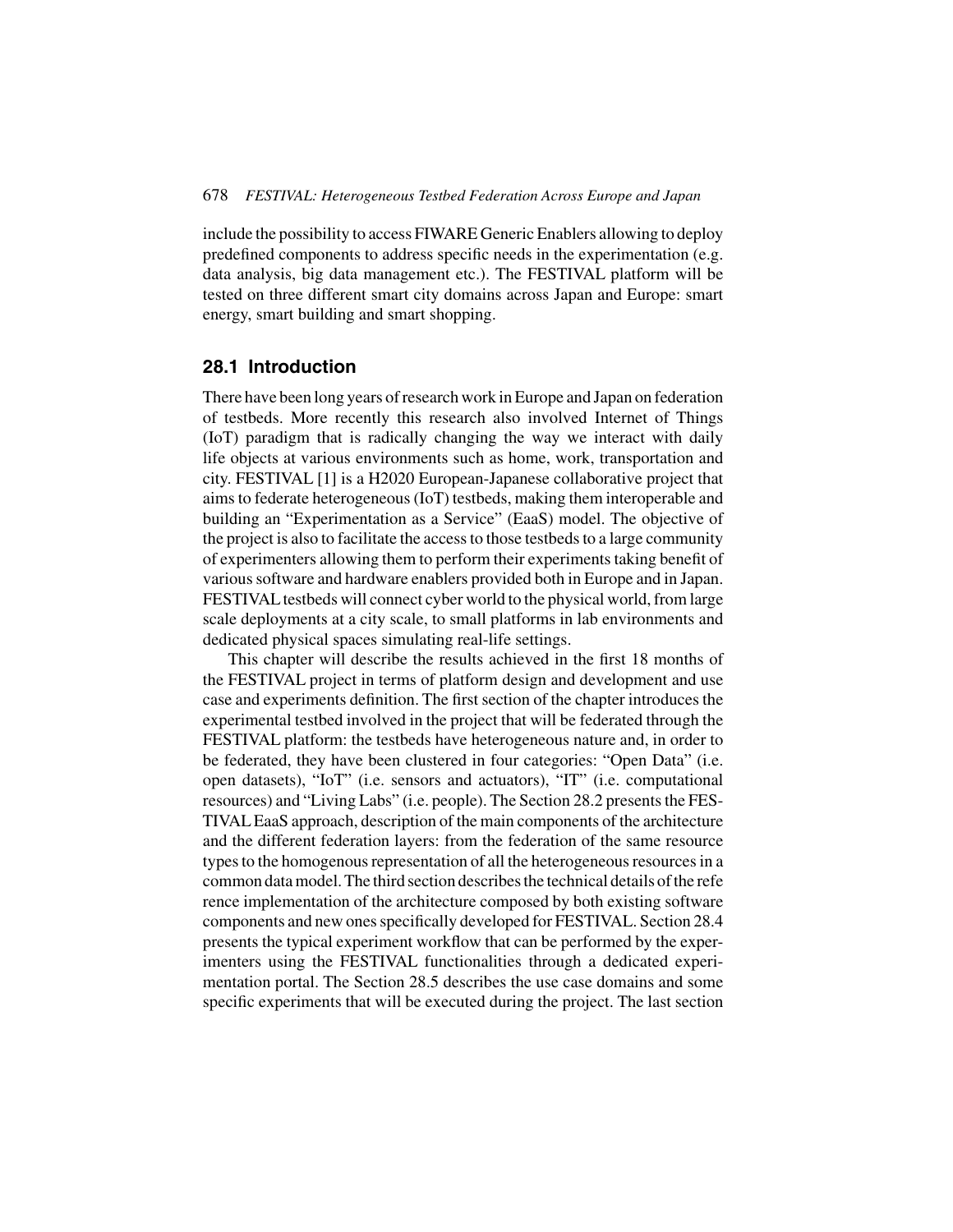presents some conclusions related to the work performed, also indicating the next steps to be achieved in the following phases of the FESTIVAL project.

# **28.2 FESTIVAL Experimental Testbeds**

FESTIVAL project aims to federate distributed and heterogeneous testbed among Europe and Japan. The different testbeds involved due to their heterogeneous nature have been classified in four different categories: Open Data, IoT, IT and Living Labs. In this document the specific testbeds included in these four clusters are presented.

#### **28.2.1 Open Data Oriented Testbeds**

Open Data oriented testbeds provide the experimenters with (Linked) Open Datasets. Open Data oriented testbeds consist in Open Data Management systems, specific web platforms, based on different technologies, designed to manage open datasets in various formats. In FESTIVAL there are four main platforms: Santander Datos Abiertos [2], Metropole of Lyon's Open Data [3], FIWARE Lab Data Portal [4] and FESTIVAL Japanese open data portal [5].

Santander Datos Abiertoss provided by Santander City Council, is a CKAN [6] based platform that includes Open Data about transport (e.g. buses, taxis, traffic information), urban planning and infrastructures (e.g. parks and gardens location, municipality buildings), shops, demography (current and historic census), society and well-being, culture and leisure (labour calendar and cultural programming). Metropole of Lyon's Open Data is related to the municipal territory of Lyon and provides wide-ranging access to public data such as the land register map for the conurbation, the surface area taken up by greenery, the availability of shared bikes or the locations of automatic car-sharing stations, real-time traffic data, highway events and traffic history. FIWARE Lab Data Portal is a CKAN based platform that provides a huge amount of data from different smart cities collected by FIWARE generic enablers instances [7]; FESTIVAL Japanese open data portal represents the CKAN node that will be used to collect the open data results of the use case experimentations and applications deployed in Japan.

#### **28.2.2 IoT Oriented Testbeds**

IoT oriented testbeds are physical places in which sensors or other smart objects are deployed, these can be part of experiments in order to gather data or to perform actions. IoT oriented testbeds in FESTIVAL are: iHouse [8]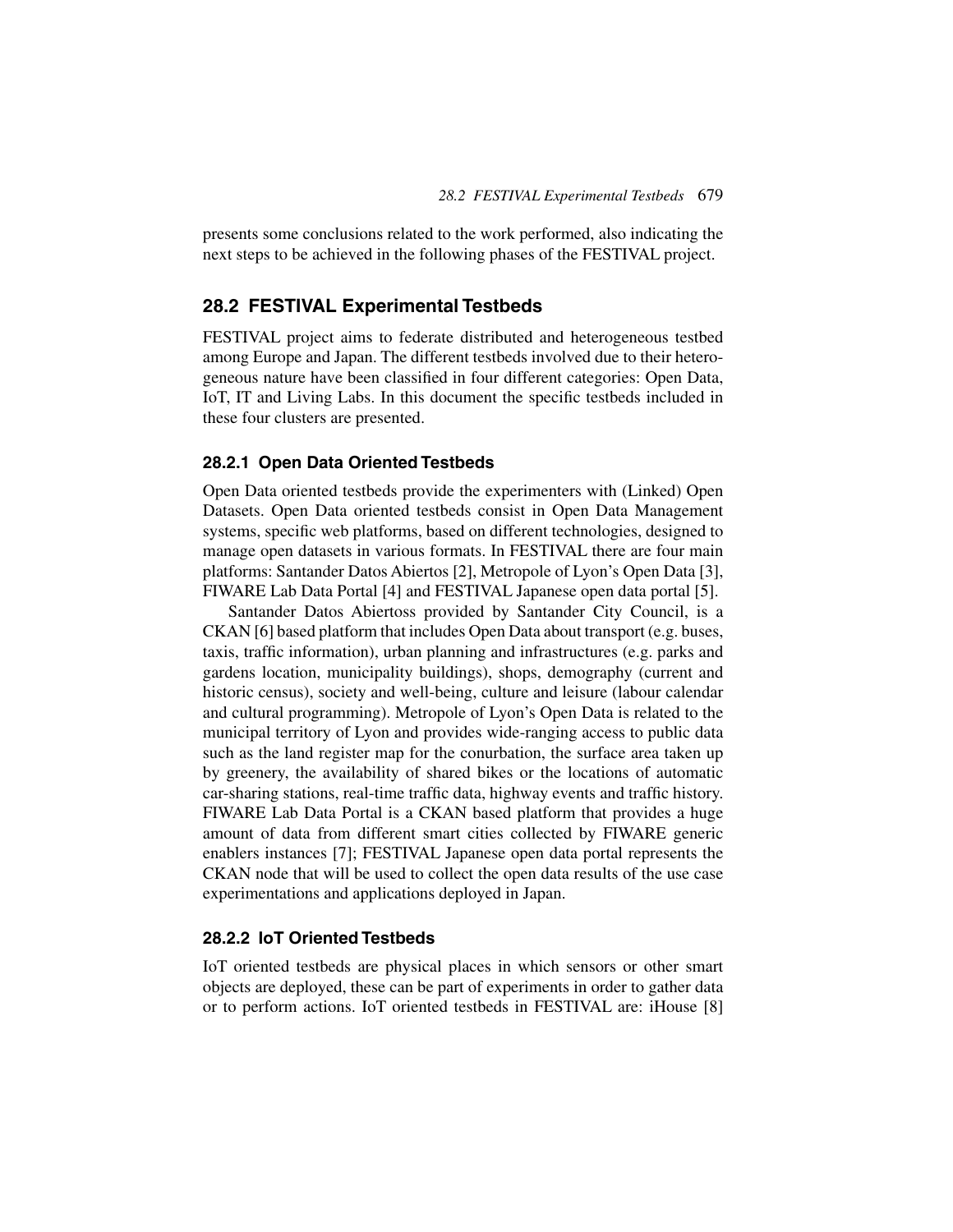(Ishikawa, Japan) an experimental smart house facilities built by ISICO (Ishikawa Sunrise Industries Creation Organization); Connectivity Technologies Platform (PTL) [9] (Grenoble, France), a facility to test connectivity technologies in real environments, SmartSantander [10] (Santander, Spain), an experimental test facility for the research and experimentation of architectures, key enabling technologies, services and applications for the Internet of Things in the context of a city; ATR Data Center [11, 12], an experimental data center facility that aims to reduce total energy consumption using specific monitoring technologies and prediction algorithms; Maya & Kameoka Stations [13–15] two Japanese railways smart stations equipped with an environmental monitoring sensors network (pollen, PM2.5, vibration, acceleration, noise, temperature).

#### **28.2.3 IT Oriented Testbed**

IT oriented testbeds provide virtualised IT resources such as virtual machines or virtual networks that can be used by the experimenter to deploy and execute software components and applications for their experiments. In particular, in FESTIVAL the two main IT oriented testbeds are JOSE platform and the Engineering FIWARE-Lab.

JOSE (Japan) [16] provides a Japan-wide open testbed, which consists of a large number of wireless sensors, SDN capabilities and distributed "CLOUD" resources. The facilities of JOSE are connected via high-speed network with SDN features.

The FIWARE-Lab (Italy) [17] is an instance of FIWARE based on a cloud environment allowing users to deploy, configure and execute a set of Generic Enablers. The cloud infrastructure is based on OpenStack [18], an open source software for creating cloud platforms. This specific FIWARE-lab instance is will provide specific computational resources dedicated to the FESTIVAL project.

# **28.2.4 Living Lab Testbed**

Living Lab testbeds are represented by the living labs participating in FESTIVAL project, that provide services, people and physical places to experimenters in order to perform different activities (e.g. service co-design with user involvement, event organisations, expert consultant etc.). Living labs and services they provide have an important role in experiments because they allow the active participation of people and experts with specific skills in the activities related to experiments. The two Living Labs involved in the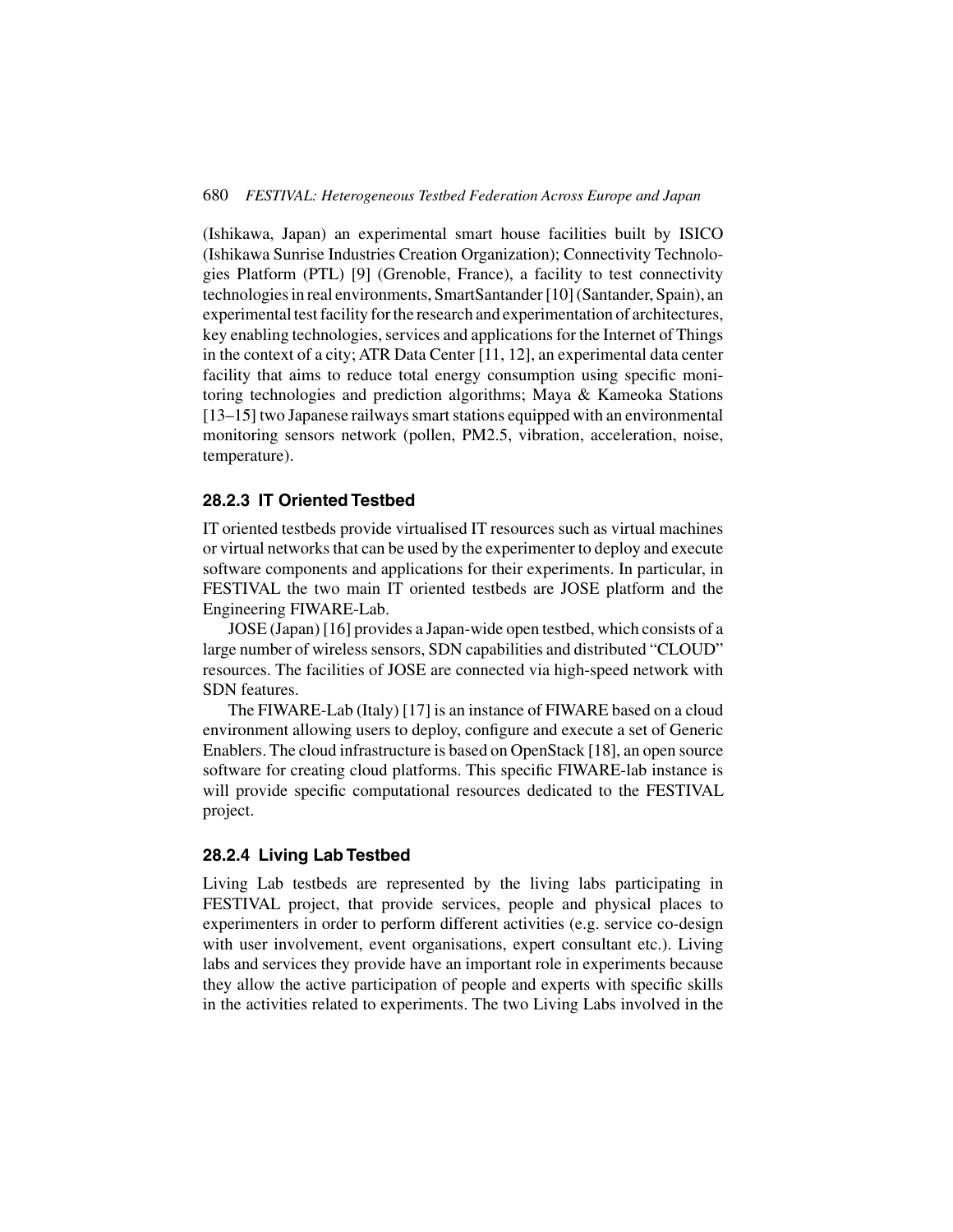FESTIVAL project are The Lab [19] (Osaka, Japan) and TUBA [20] (Lyon, France). The Lab constitutes a space where general public (such as researchers, creators, artists, students, citizens) can experience the latest technologies and have interactions with exhibitors. Communicators are the specialised staff who bring visitors together to The Lab with other people, things, and information and play the role of gathering the comments and reactions of visiting members of the public, and feeding this information back to companies, researchers, and other event organizers.

TUBA, which stands for "Experimentation Urban Test Tube", is operated by Lyon Urban Data: an association based on a mixed consortium of public and private entities. TUBA is a  $600 \text{ m}^2$  place dedicated to experimenting new services and helping developing new projects (from start-ups to SMEs and large companies) based on data.

# **28.3 EaaS Model and FESTIVAL Federation**

The main concept behind the design of the FESTIVAL architecture is the definition of an Experimentation as a Service (EaaS) model and its realization through a multi-level federation approach.

The adoption of the EaaS model aims to implement a platform that allows experimenters to create replicable and scalable experiments and to access very different testbeds in a homogeneous and transparent way, supporting them in all the phases of the experiments.

Starting from a set of homogeneous access APIs, namely FESTIVAL EaaS APIs, the platform supports experimenters in performing and managing multidomain experiments. It provides discovery functionalities to find resources matching requirements for their experiments and the ability to analyse results collected during the execution of experiments.

This objective is achieved by structuring the FESTIVAL architecture with two levels of federation: the first one federates the resources of the same categories ("resource-based" federation) and the second one provides unified access to them ("experiment-based" federation).

The Figure 28.1 depicts the high level overview of FESTIVAL architecture that presents the EaaS Model and the different federation levels.

At the lowest layer, the figure shows all the testbeds involved in FES-TIVAL, and classified according to a specific typology: Open Data, IoT, IT and Living Lab. The first federation level, "resource-based federation", provides functionalities for the integration and harmonization of each types of resource, using ad-hoc components called *Aggregators*. Each Aggregator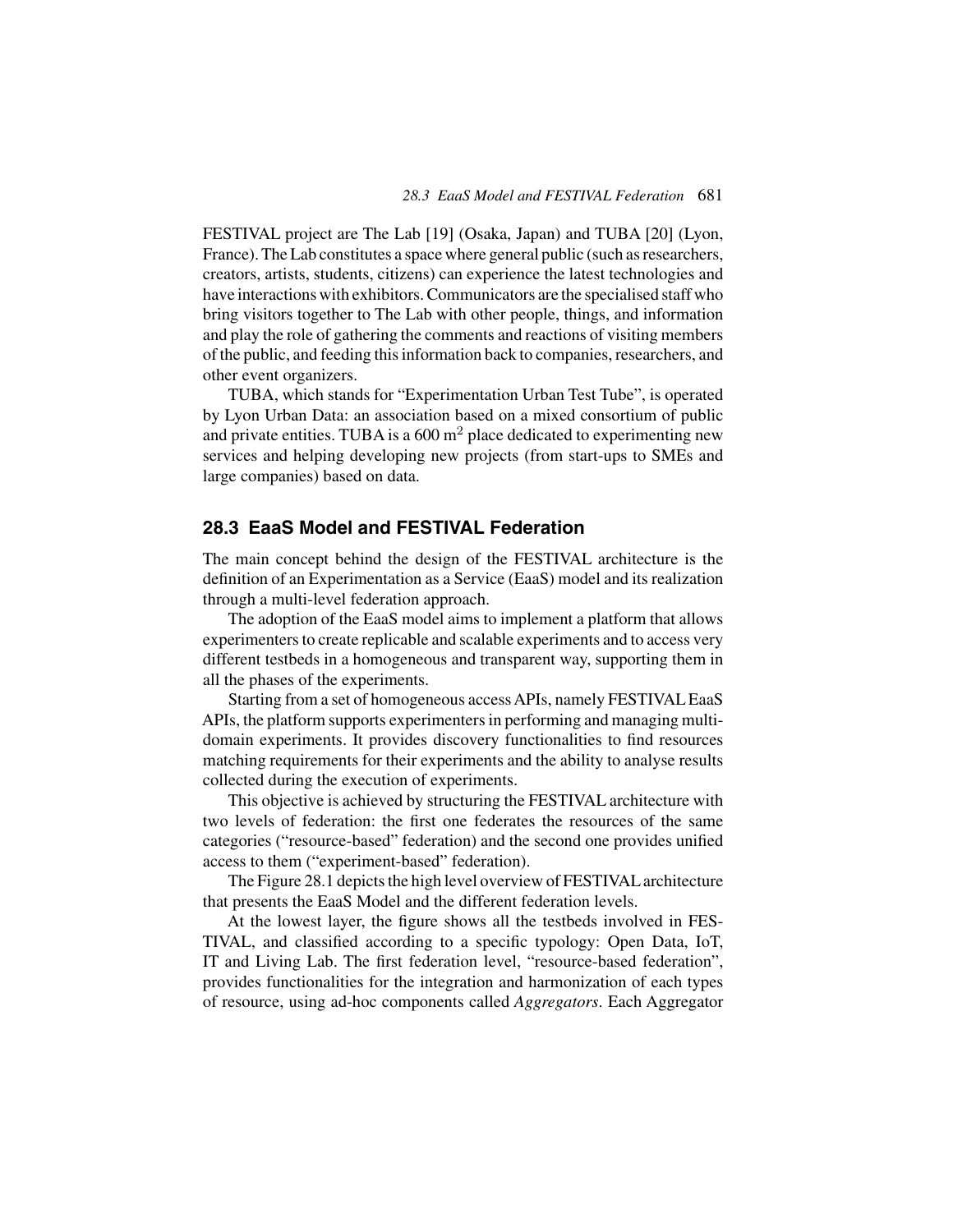

Figure 28.1 FESTIVAL architecture.

is independent from the FESTIVAL platform and federates resources of the same type, providing a common data model describing them in a uniform way. FESTIVAL supports the following aggregators:

- **Open Data Federation**: it is the component in charge of federating different Open Data Management Systems (ODMS), providing functionalities to search generic open data and to perform queries on Linked Open Data (e.g. RDF).
- **IoT Gateway**: this component provides a uniform access to different IoT devices such as sensors or more generally smart objects, supporting different IoT protocols.
- **IT Resource Manager**: this component realizes the federation of computational resources, and in particular it is in charge of managing all the aspects related to the reservation and access of the virtual machines.
- **Living Lab Manager**: this component is able to federate living labs considering their services, methodologies used and expertise of its members as resources that can be involved in an experiment. The component allows to manage all of these living lab assets in a uniform way.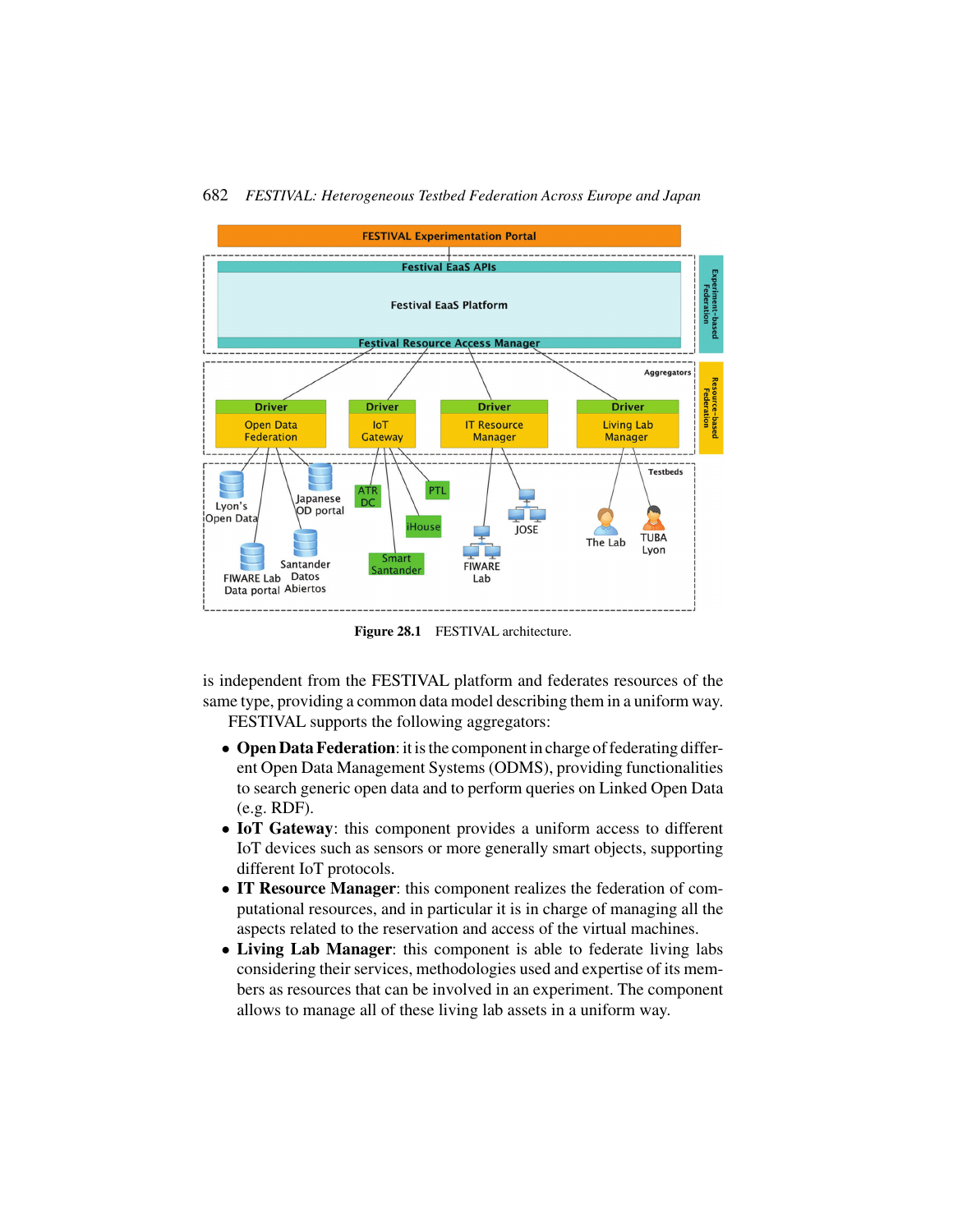FESTIVALplatform is designed to be flexible and scalable: it is able to federate new types of resources, in addition to the already supported ones, adding new instances of aggregators of the same categories or completely new ones. (e.g. support more IoT devices adding more IoT gateway aggregators).

The aggregators are connected to the FESTIVAL platform through their specific "drivers" which are in charge of translating the heterogeneous resources in the "FESTIVAL resource data model" that will be used in the upper layer. FESTIVAL resource data model is designed to represent heterogeneous types of resources in the same way and at the same time to maintain their specific peculiarities.

Translation performed by drivers completes the federation process, allowing to the **FESTIVAL EaaS layer** to implement the "experiment-based federation", managing the resources without taking into account their different nature. The **FESTIVAL EaaS layer** contains the core components of the platform and manages the resources in all the phases of an experiment, executing the business logic to create and define the experiment, to access and reserve the resources and finally to execute and monitor the experiment. All the EaaS layer functionalities are accessible by external applications through a set of APIs (FESTIVAL EaaS API). FESTIVAL in particular provides the **Experimentation portal**, a web application designed to facilitate experimenters in the managing of their experiments and in the discovery of resources provided by the different federated testbeds.

#### **28.4 FESTIVAL Reference Implementation**

The following section presents some of the most relevant technologies and components used to implement the FESTIVAL architecture already presented in the previous sections:

#### **28.4.1 Aggregators**

The aggregators represent the components that federate the resources of a specific category of testbeds. The concrete components that implements the aggregators in the FESTIVAL reference implementation are the following:

**Federated Open data platform**: it is the component that implements the open data federation. It is an open source server-side JEE based components that is able to connect, to retrieve, search and visualize datasets of different types coming from open data repositories using specific connectors. It supports connectors for CKAN and SOCRATA [21] portals, but new open data nodes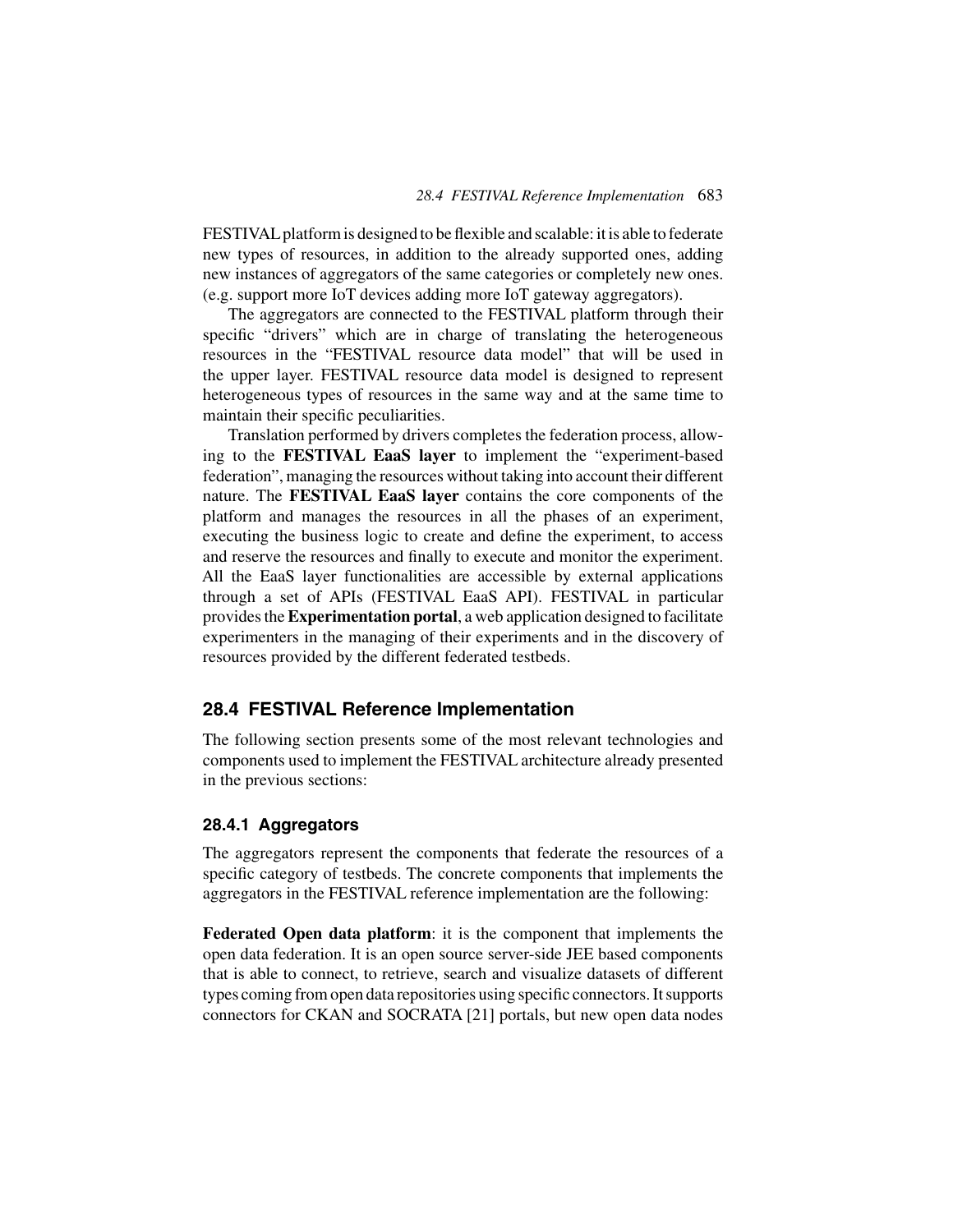based on different technologies can join the federation by implementing specific RESTAPI (FederationAPI). The platform includes also the Federated Open Data Catalogue, a web interface allowing end users to access directly to the Open Data Federation functionalities.

**SensiNact Platform** [22] is the gateway responsible for the aggregation of the IoT resources. SensiNact supports different protocols and API layers such as MQTT, REST API, JSON-RPC and Bluetooth 4.0, among others. In order to aggregate the IoT FESTIVAL testbeds, new bridges have been developed, which communicate with the testbeds resources: KNX Bridge connects SensiNact to PTL testbeds, using the KNX Worldwide Standard for Home and Building Control [23]; Orion Bridge connects SensiNact to SmartSantander testbeds, using the Orion Context Broker [24], a Generic Enabler provided by FIWARE; EchoNet Bridge: this bridge connects SensiNact to EchoNet Lite devices. EchoNet Lite [25] is a communication protocol developed in Japan focused in devices for SmartHome; OpenHab Bridge/Discovery: this bridge connects SensiNact to OpenHab [26] (a platform to control Smart Objects) running instances in the local network and provides access and discovery capabilities to items configured in OpenHab as devices into SensiNact.

**SFA aggregator**: it aims at federating IT virtual resources, that in the projects are provided by JOSE and FIWARE-Lab testbeds. In the perspective of reusing solutions already implemented in other FIRE initiatives, the approach followed is the implementation of a SFA[27] (Slice-based Federation Architecture) component for OpenStack, a solution implemented in other international research projects and more recently in the Fed4Fire European project [28]. Different implementation of this framework are available and among them, SFAWrap [29] was chosen as basis for FESTIVALIT Aggregator. SFAWrap uses a specific driver to communicate with OpenStack services via Python API.

**Living Lab Manager** is the component in charge of managing the living labs federated in FESTIVAL. It has been implemented as a Java EE application that provides a set of APIs to add, update and delete living labs data in the federation.

The Living Lab Manager manages living labs and their resources according to a specific data model designed in the FESTIVAL project; this data model defines resources of living labs in terms of their main assets. The resources identified are: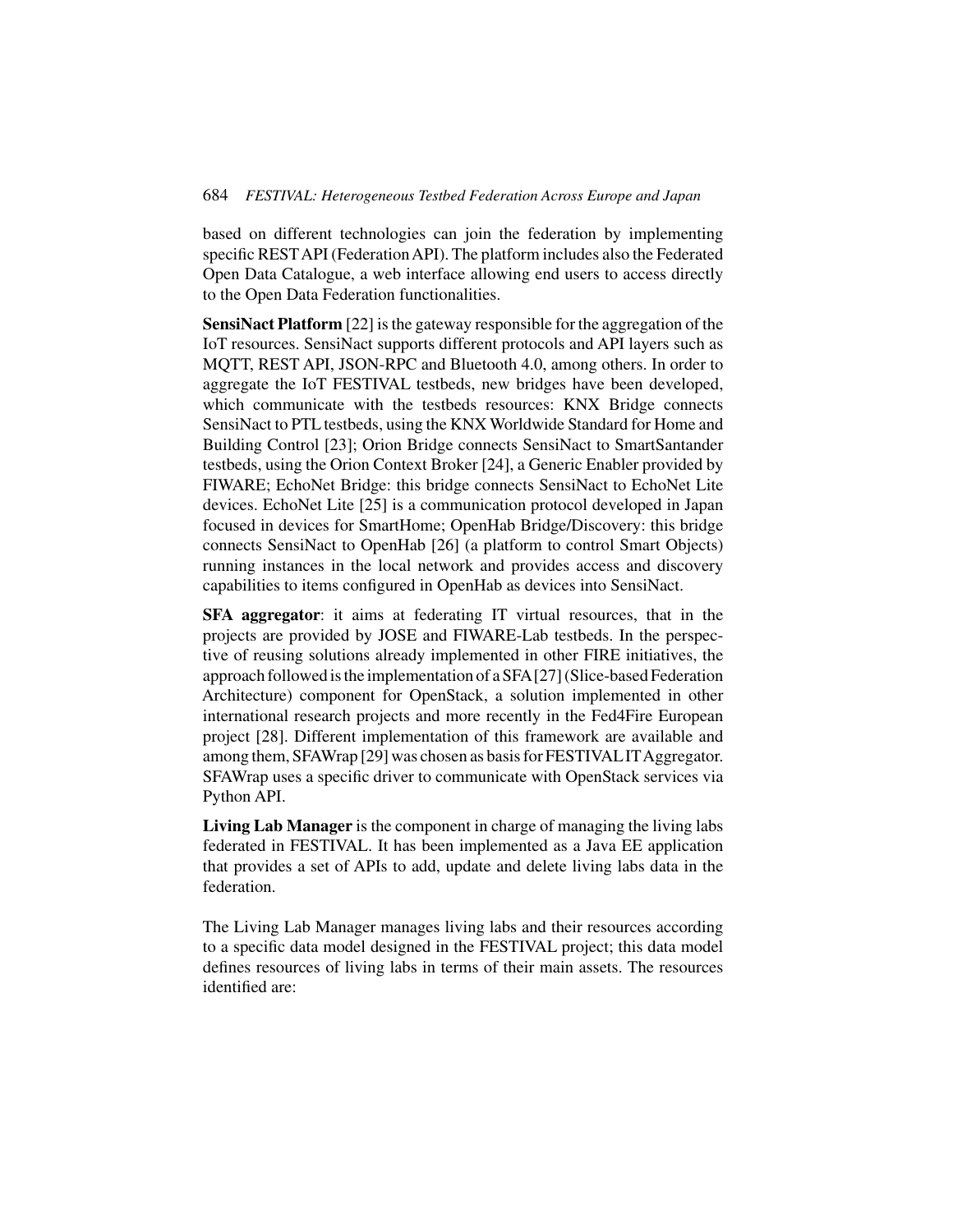- Services: identifies which activities can be performed in the Living Lab.
- Methodologies: each service can be composed by one or more tasks that can be executed by using specific methodologies.
- Expertise: special skills and knowledge of the members of the Living Lab (e.g.: legal expertise, social science, user-centred design, etc...).
- LL communities/stakeholder groups: from the experiment point of view it is important to define some features that the people involved in the LLs task should have, by identifying specific stakeholder groups.

The interactions between the experimenter and the Living Labs have to be managed differently than other aggregators because a Living Lab involves human resources, so the process cannot be completely automated. Living Lab manager provides functionalities to manage requests coming from experimenters in order to define and confirm participation in the experiment, through an asynchronous communication process.

FESTIVAL platform provides a set of specifications, Driver APIs, to federate Aggregators. Each aggregator has to implement this set of APIs, using their specific technologies exposing them as REST services. This mechanism allows to federate any kind of aggregator with minimal effort, because only the implementation of the corresponding driver is required.

# **28.4.2 FESTIVAL Resource Model**

In order to integrate and harmonize the different types of resources that will be available and accessed through FESTIVALplatform, a common representation of them was investigated and a specific model was defined: FESTIVAL Resource Model.

The FESTIVAL Resource Model is composed of two sections: a general section containing a list of attributes to provide generic information in order to allow the identification of the resources in the system. In particular, a combination of three IDs (IDs of the resource, the testbed and the aggregator as assigned by the driver) identifies univocally each resource available in FESTIVAL platform. The second one is a custom section containing a list of attributes allowing experimenters to know the right way to manage the resource in the experiment: the actions that an experimenter can perform on the resource, additional information useful to manage the resource and a state variable that informs the experimenter about the possibility or not to lock the resource for a period of time for an exclusive access.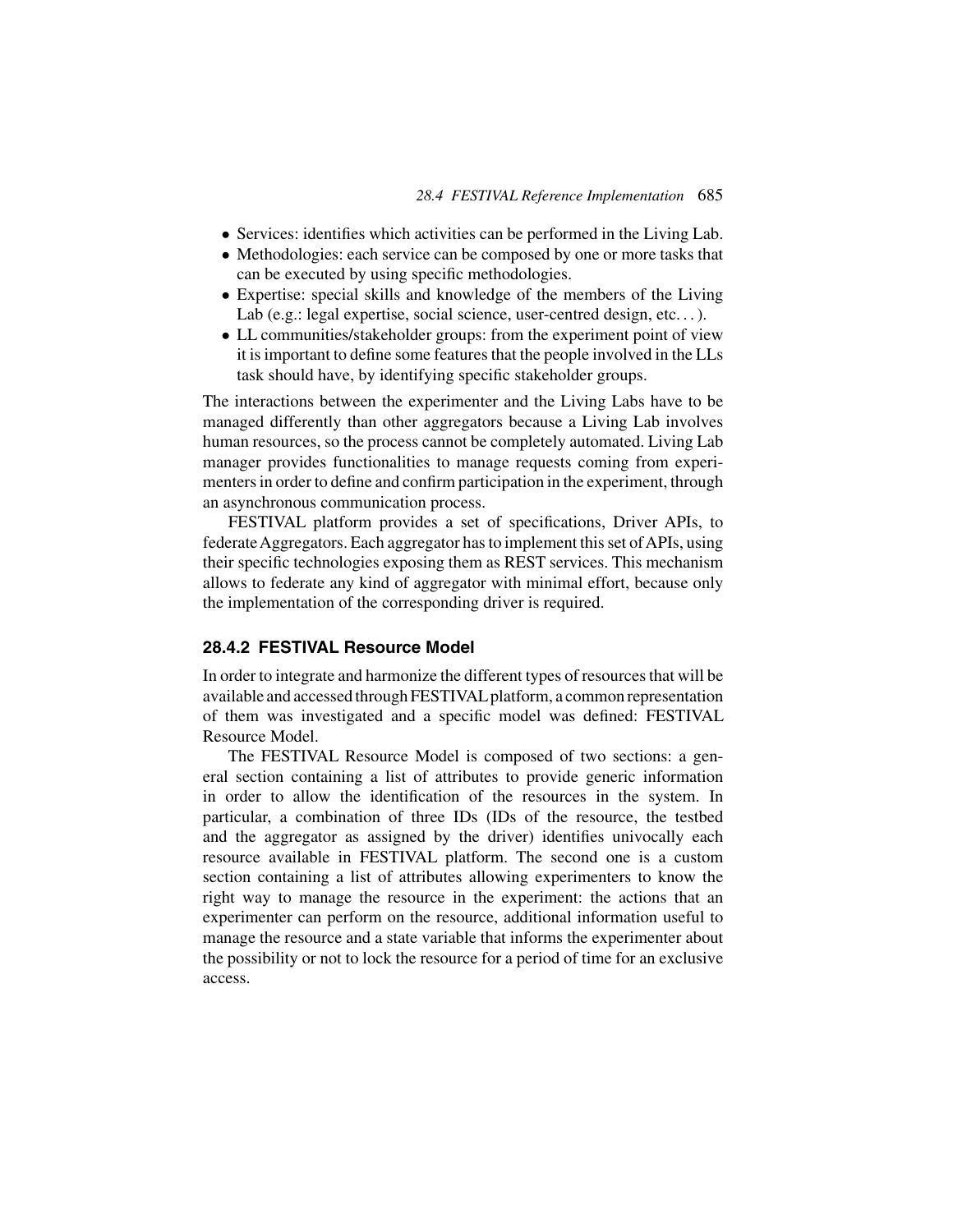# **28.4.3 FESTIVAL EaaS Platform**

The FESTIVALPlatform provides to the experimenters the core functionalities to create, manage and monitor experiments using the resources of the federated testbeds: the main EaaS platform modules are:

**Platform Administration**: it is in charge of providing the specific functionalities to manage the platform, such as assignment of given roles to the platform experimenters and performing actions on existent experiments such as extending the duration or deleting an experiment.

**Experiment Control**: this module is responsible for taking care of all activities linked to the experiment execution: execution control, resource allocation and failure control.

**Resource Access Manager**: it manages the access to the resources. The module provides the business logic to perform the corresponding requests to the different drivers.

**Experiment Monitoring**: this module will provide experimenter with the possibility to monitor the experiments in the platform. To manage collecting of measures, FESTIVAL platform provides an OML server [30].

**Storage Service**: the role of this module is to normalize the data access and manage the connection to the databases. Every EaaS module usee the storage service to store and retrieve platform data.

**Analysis and Software Tools Repository**: it provides a repository of several software and analysis tools to support experiments; in addition to this, the module manages some predefined VM templates that include specific libraries or services useful for the experimenter (e.g. instances of FIWARE GE).

**EaaS KPI Monitoring**: this module interacts with other EaaS modules to centralize the KPI measurement features. The general approach for KPI measurement collection is to implement a "probe" to related EaaS module that raises the necessary data using EaaS API or other technologies (e.g. sniffer). This data is then sent to the EaaS KPI Monitoring module to be analysed.

**Security**: it is the module in charge of providing the Authentication, Authorization and Accounting for the FESTIVAL platform. The implementation follows an approach based on PeP Proxy [31] using Keyrock [32] as authentication system.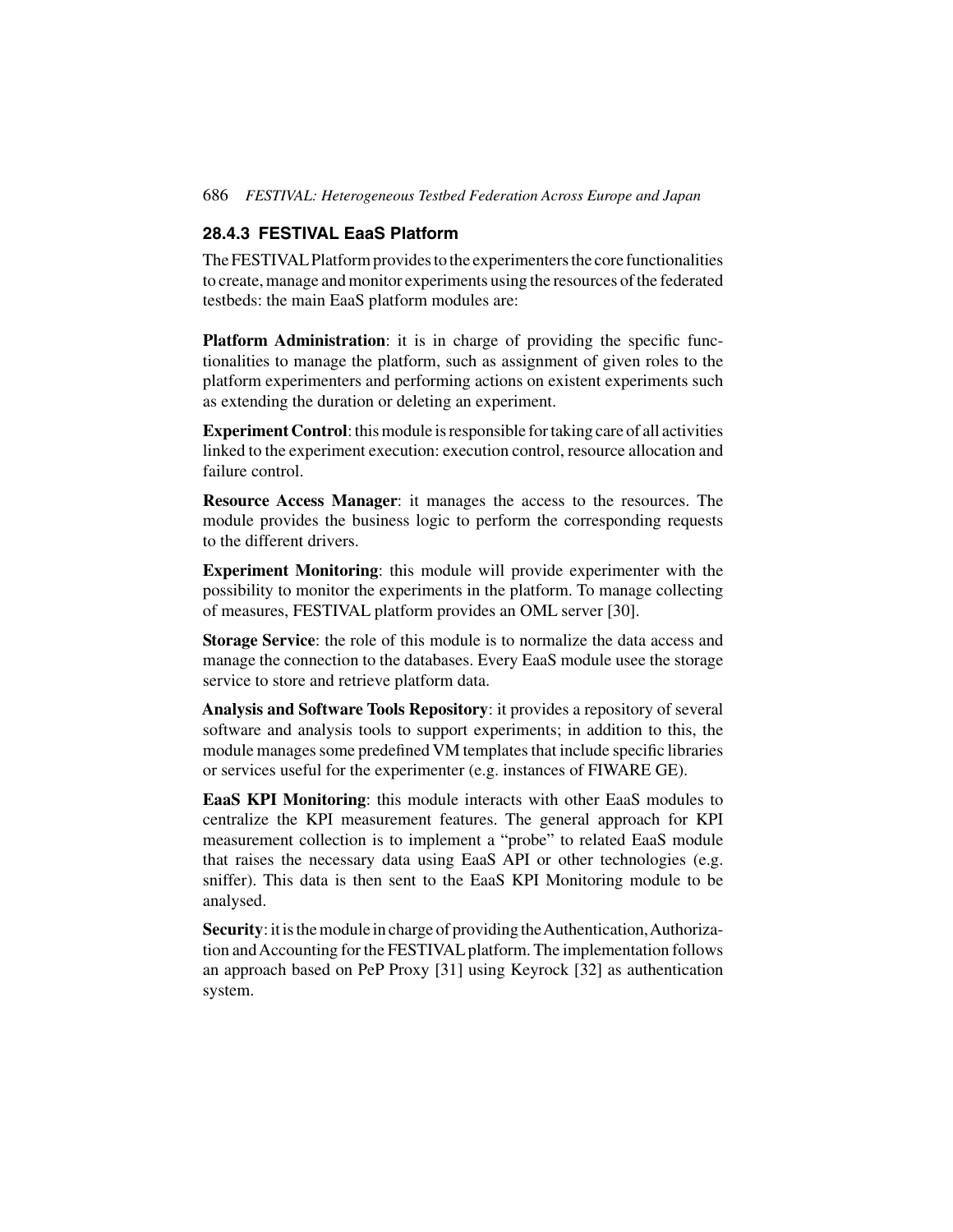

**Figure 28.2** FESTIVAL EaaS platform modules.

FESTIVAL platform provides a REST interface represented by EaaS APIs to enable experimenters and in general any client application to access and to interact with FESTIVAL platform and to manage experiments and resources involved in their execution. The EaaS Controller manages the request to the API performing security access and redirecting it to the underlying EaaS modules.

# **28.5 FESTIVAL Portal and Experiment Workflow**

The FESTIVAL experimenter portal is the main access point to the platform for new experimenters. Its main purpose is to provide a graphical user interface to the experimenter in order to use the EaaS platform functionalities. In particular, the user will be able to perform generic experiments that are based on a typical workflow composed by four different phases, as explained below:

**Account creation and documentation**: firstly, the experimenter will access to the experimentation portal to learn about the resources offered in the platform, as well as the testbeds that have been federated. Afterwards, if he/she wants to continue with the experiment in FESTIVAL, he/she will be requested to create an account to obtain the credentials to access the experimenter API. Finally, the experimenter will have access to the documentation of the EaaS API and to access the resources.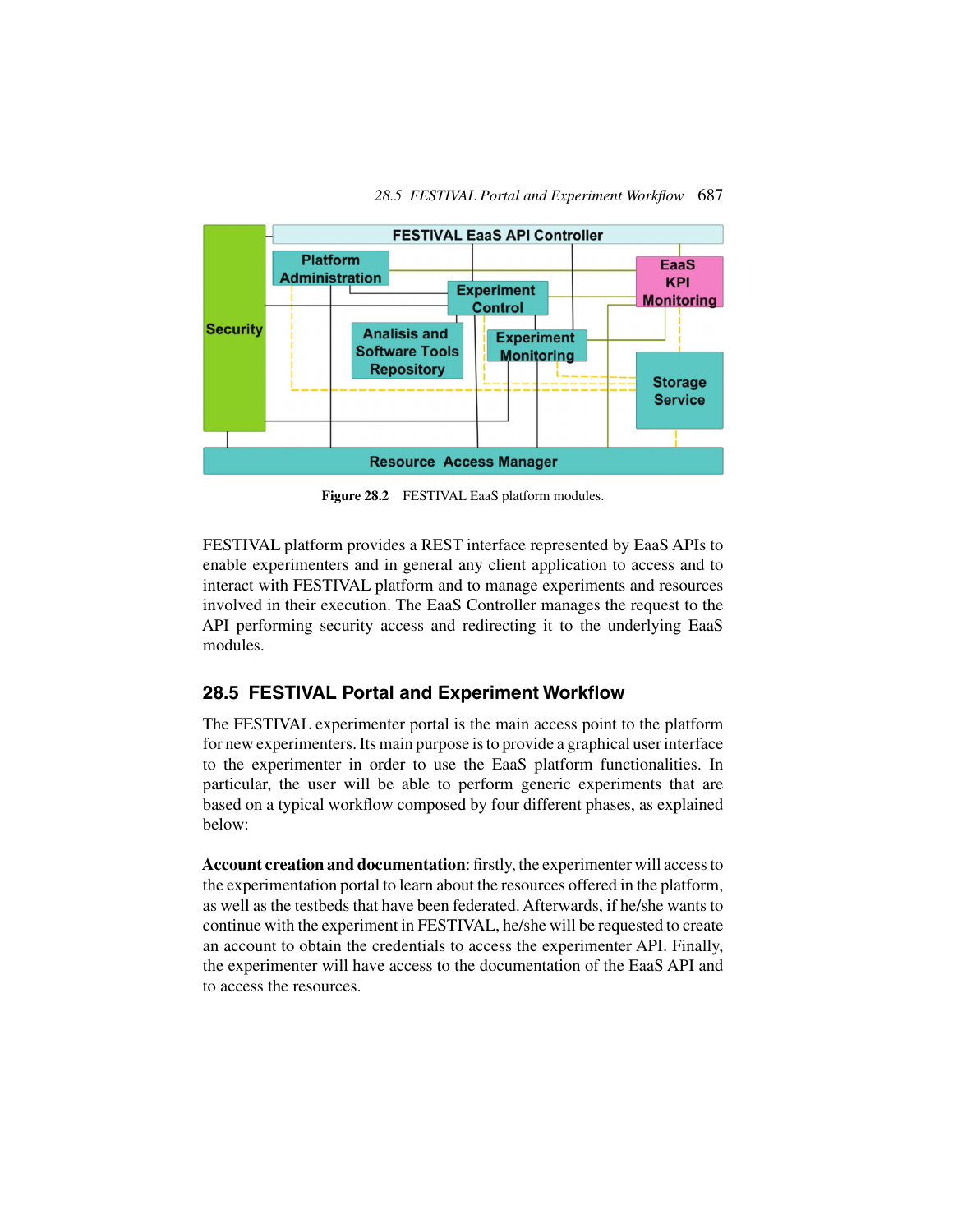**Experiment definition**: during this phase, the experimenter will have the opportunity to create a new experiment, define its characteristics, (e.g. title and description) select the resources that will be used to perform the experiment and include the other experimenters that will be part of it. The experimenter will be able to search through the federated resources and lock them, whenever the resources are available, in the chosen time period and the experimenter has the required rights.

**Execution of the experiment**: at the beginning of this third phase, the experimenter will trigger the final reservation of the resources, including the instantiation of the VMs and the subscription to different information elements (sensors). This is the longest phase and it will last until the experiment time period is over. In the meanwhile, the experimenter will be able to add resources or remove those previously reserved. Furthermore, it will be also possible to communicate with the living labs managers to request the involvement, in the experiment, of real end-users if needed. During this phase the monitoring of the experiments is also performed in terms of resource availability and collection of results.

**End of the experiment**: the last phase of an experiment over the EaaS FESTIVAL platform is the conclusion of the experiment and obtaining results. The experiment can terminate when: 1) the experimenter considers that the experiment being performed is finished even if the time planned is not over; 2) the defined time period for the experimenter is finished and it is automatically stopped. Once an experiment is considered as finished, the platform will release the involved resources, which entails closing all the remaining subscriptions, deleting the VMs that were instantiated, and stopping the FESTIVAL functionalities used by the experimenter.

# **28.6 FESTIVAL Use Case Experiments**

As one of the main pillars of the FESTIVAL initiative, the project envisions the development and research of several experiments in three domains, which are described below.

• **Smart Energy**: this domain includes the experiments that deal with energy management, and energy savings related to the modification of different actuators. The experiments consider the automation of energy distribution and consumption based on the measurements provided by IoT devices.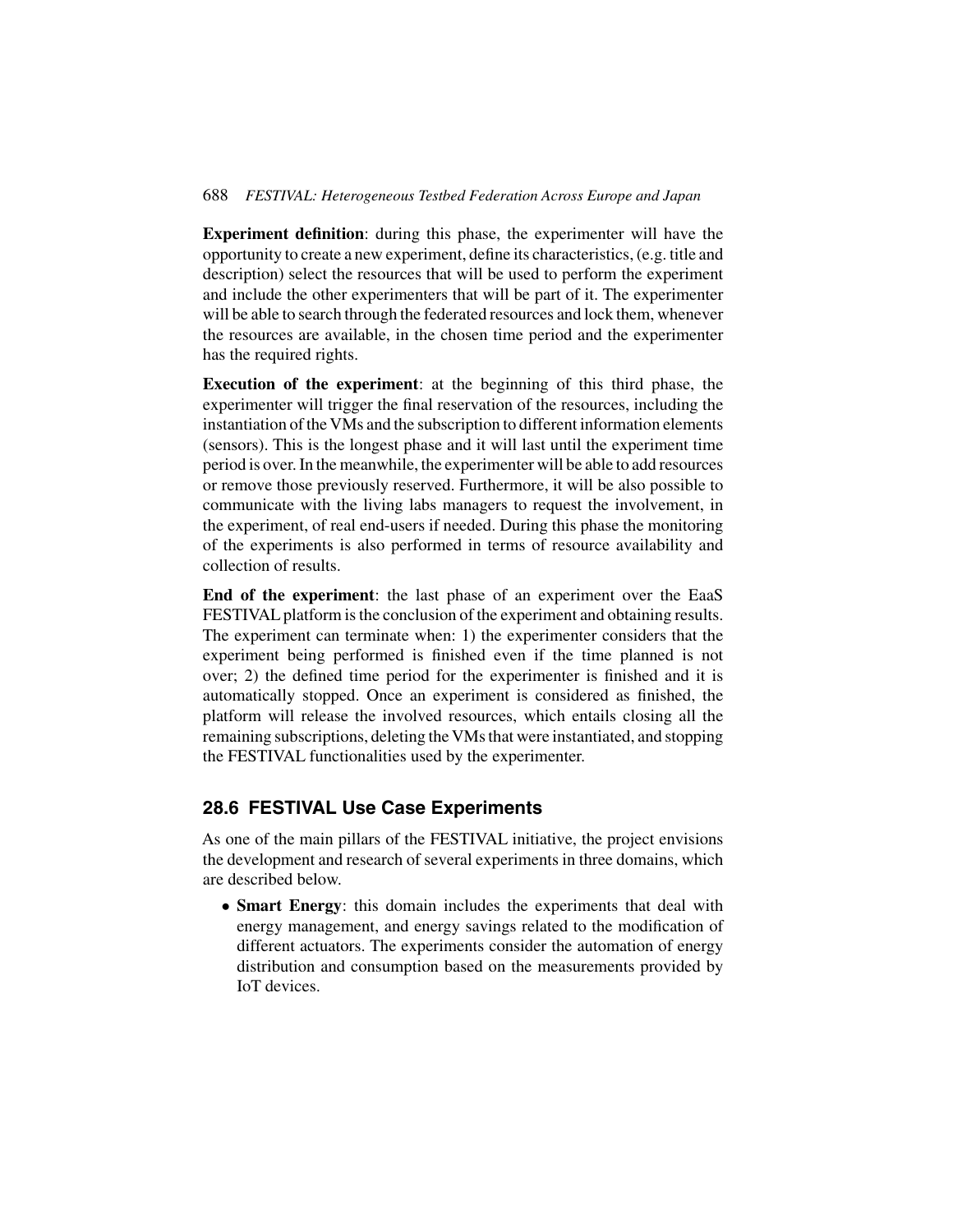- **Smart Building**: this domain includes all the related applications in building automation in different building facilities, such as houses or big buildings. Automation processes are performed by interpreting values returned for IoT devices using different techniques, such as machine learning.
- **Smart Shopping**: this last domain refers to all applications relating to shopping areas. The applications found in this domain envision to improve the relationship of the customers and the shopping area, by taking different measurements such as customer position or environmental parameters. In addition, it aims at improving direct communication of customers and shop owners through new channels, such as smartphones.

Within the framework of the different domains, the experiments serve also as an example of what can be done using the EaaS FESTIVAL platform. Among others, the description of some of the experiments being carried out in FESTIVAL can be found below.

In the Smart Energy domain, the "xEMS" project aims at reducing the power consumption of data centres. This is carried out implementing machine learning techniques to modify the local energy management system depending on the conditions of the data centre, which are provided by the deployed sensors. The "SNS-like EMS", or social networking system for energy management, is also another example of the use of different sensors that are deployed in several locations within the same building to reduce power consumption. In this case, data is gathered not only from the sensors but also from the users that shares their perception through chat-based messages. Both experiments take advantage of the existing facilities in FESTIVAL, such as the Knowledge capital living lab or the ATR data centre. Furthermore, the platform also provides the infrastructure to deploy the applications to process the algorithms.

Regarding the Smart Building domain, there are several experiments being carried out in the facilities of FESTIVAL. The "Smart Camera" experiments take advantage of the PTL facility for the tests, where modified cameras gather specific image features, avoiding privacy issues, to perform statistical analysis, such as counting people or providing signals to actuators. Other experiment related to the Smart Building domain is the "Smart Station". This experiment consists in the deployment of sensors in some railways stations in Japan, in order to retrieve environmental parameters and other data, such as occupancy or traffic information for multimodal transportation.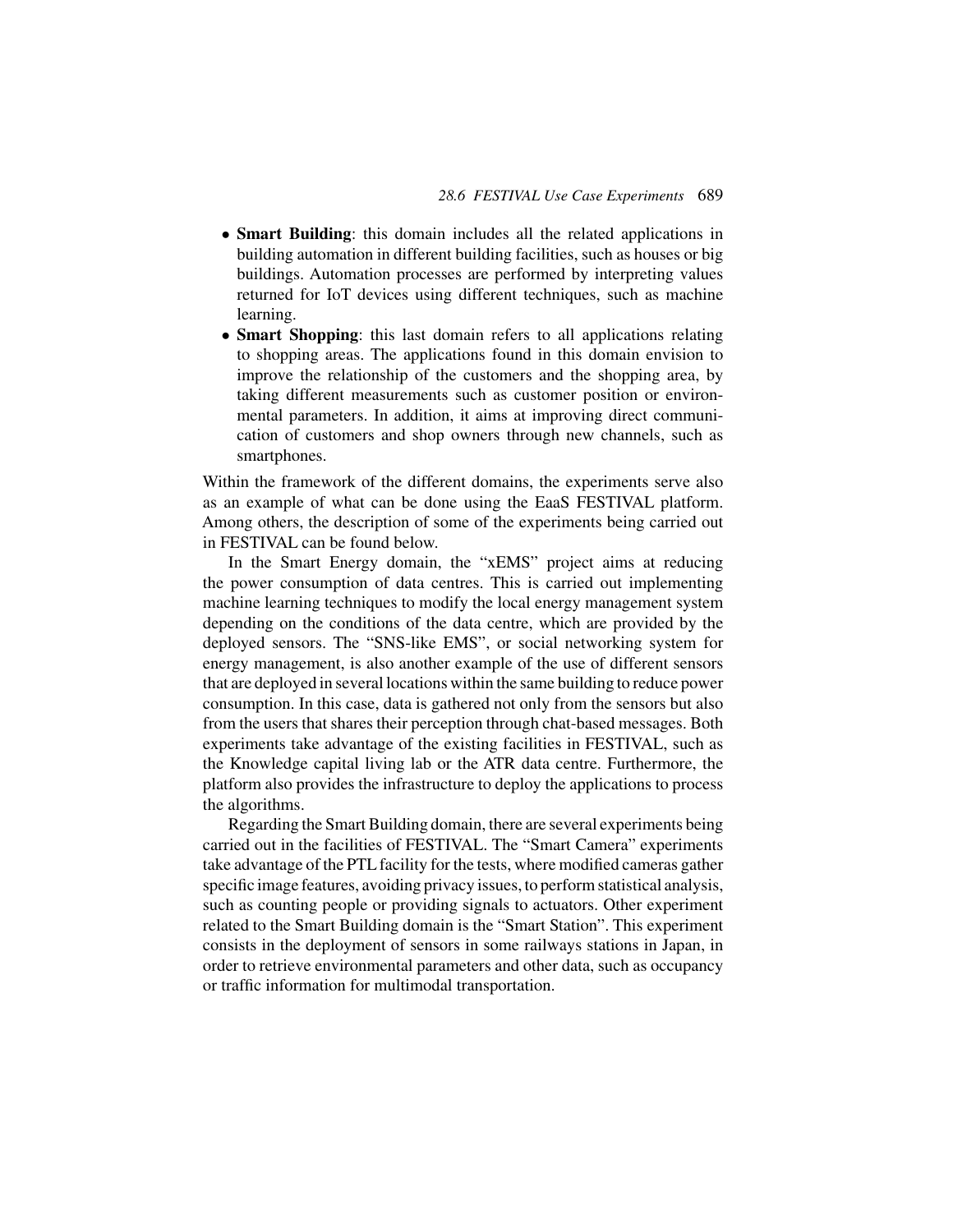Finally, there are several projects under the Smart Shopping paradigm. One of them, the "Connected Shop" experiment intends to analyse the Probe Request packets sent by the IEEE 802.11 interfaces, found in all the smartphones nowadays, to locate customers and predict their behaviour. Other parameters, such as humidity and temperature are also considered in this experiment, which take advantage of the EaaS FESTIVAL platform to access to the sensor data and make use of the storage capabilities. In this sense, also using the processing capabilities from the IT testbed federated in FESTIVAL to perform highly demanding processing capabilities, the "Smart Shopping System and Recommendation Analysis" applies big data techniques to Smart Shopping applications. The goal of this experiment is to obtain the customers' preferences and the best configurations for the exhibitors to increase the customer attention and hence the the sales.

# **28.7 Conclusions**

This chapter has shown the progresses of the FESTIVAL project, in particular in terms of design and implementation of the testbed federation platform. As shown, the project tried to propose a solution in the field of testbed federation with a specific focus on IoT: the novelty of the solution proposed by FESTIVAL is specifically related to the problem of the heterogeneity of the testbeds involved, going beyond the traditional federation of estbed that provides virtual computational resources. FESTIVAL defines an architecture that harmonises very different resources that include open data, IoT devices, cloud IT resources and human resources.

The FESTIVAL reference implementation, developed using new technical solutions and existing relevant Japanese and European assets, will provide to the experimenters with the possibility to access to heterogeneous large scale testbeds to perform experiments in different domains (e.g. Smart Energy, Smart Building, Smart shopping). The platform will be released for project members by October 2016 and will be freely accessible for external experimenters by January 2017: in this second part of the project all the technical achievements described in this chapter will be validated by concrete use cases. This will demonstrate the impact of the FESTIVAL EaaS approach, on the number and quality of the experimentations that are run on the testbeds, thus presenting both small and large scale trials over various application domains.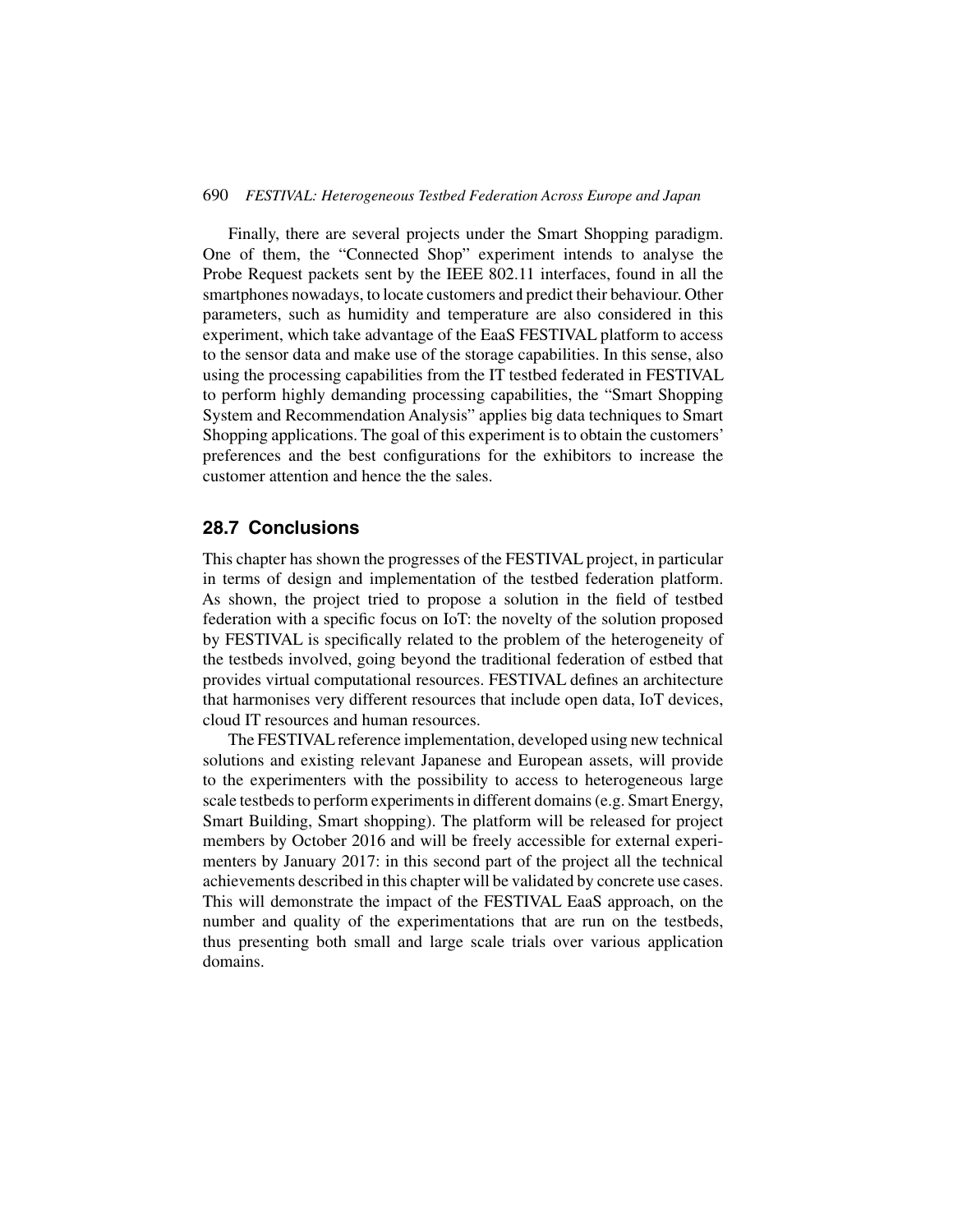# **Acknowledgments**

This work was funded in part by the European Union's Horizon 2020 Programme of the FESTIVAL project (Federated Interoperable Smart ICT Services Development and Testing Platforms) under grant agreement no. 643275, and by the Japanese National Institute of Information and Communications Technology.

#### **References**

- [1] FESTIVAL project, [Online]. Available: http://www.festival-project.eu
- [2] Santander DatosAbiertos, [Online].Available: http://datos.santander.es/
- [3] Metropole of Lyon's Open Data, [Online]. Available: http://data.grand lyon.com
- [4] FIWARE Lab Data Portal, [Online]. Available: https://data.lab. fiware.org
- [5] FESTIVAL Japanese open data portal, [Online]. Available: http:// festival.ckp.jp
- [6] CKAN open-source data portal platform, [Online]. Available: http://ckan.org
- [7] The FIWARE catalogue, [Online].Available: http://catalogue.fiware.org
- [8] Smart House Testbed for both Physical and Cyber Entities, 2011. [Online]. Available: https://www.naefrontiers.org/File.aspx?id=29971
- [9] LINKING TECHNOLOGIES R&D PLATFORM, [Online]. Available: http://www.irtnanoelec.fr/linking-technologies/
- [10] SmartSantander project, [Online]. Available: http://smartsantander.eu
- [11] T. Deguchi, Y. Taniguchi, G. Hasegawa, Y. Nakamura, N. Ukita, K. Matsuda e M. Matsuoka, Impact of workload assignment on power consumption in software-defined data center infrastructure, *Proceedings of IEEE CloudNet 2014,* pp. 440–445, 2014
- [12] S. Tashiro, Y. Tarutani, G. Hasegawa, Y. Nakamura, K. Matsuda e M. Matsuoka, A network model for prediction of temperature distribution in data centers, *Proceedings of IEEE CloudNet 2015,* pp. 251–256, 2015
- [13] Opening of a new Smart Station used by FESTIVAL in Japan, [Online]. Available: http://www.festival-project.eu/en/?p=871
- [14] Maya Station, [Online]. Available: https://en.wikipedia.org/wiki/Maya Station
- [15] Kameoka Station, [Online]. Available: https://en.wikipedia.org/wiki/ Kameoka Station